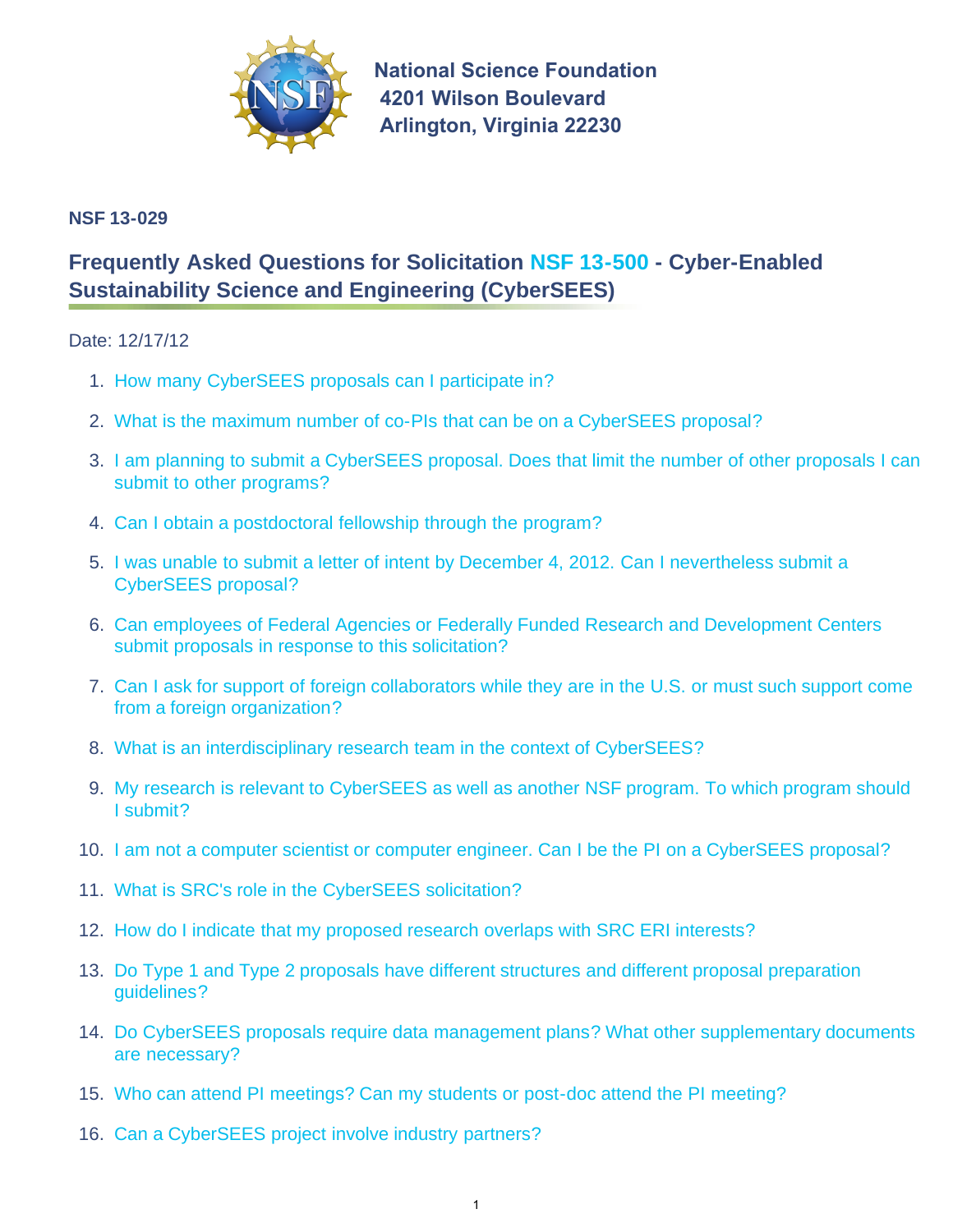## <span id="page-1-0"></span>17. [Will there be future CyberSEES solicitations?](#page-3-0)

## 1. **How many CyberSEES proposals can I participate in?**

Only two (2). Any individual may appear as Principal Investigator (PI), co-PI, or other senior personnel on at most two proposals in response to this solicitation. This limitation includes proposals submitted by a lead organization, any sub-award submitted as part of a proposal, or any collaborative proposal. In the event that an individual exceeds this limit, proposals received within the limit will be accepted based on earliest date and time of proposal submission (i.e., the first two proposals received will be accepted and the remainder will be returned without review).

## 2. **What is the maximum number of co-PIs that can be on a CyberSEES proposal?**

NSF does not allow more than one PI and 4 co-PIs on the cover page. Any other personnel contributing to the project (except students and postdocs) should be listed as senior personnel.

## 3. **I am planning to submit a CyberSEES proposal. Does that limit the number of other proposals I can submit to other programs?**

No. Being a PI, co-PI, or senior personnel on a CyberSEES proposal has no impact on any PI limits in other NSF solicitations, including other SEES or CISE programs.

## 4. **Can I obtain a postdoctoral fellowship through the program?**

A proposal may request funding for a postdoctoral scholar as part of the project. However, the program does not accept applications for individual postdoctoral traineeships.

## 5. **I was unable to submit a letter of intent by December 4, 2012. Can I nevertheless submit a CyberSEES proposal?**

No. Letters of intent are required and must have been received by December 4. Please see Section V.A. of the solicitation for more detail.

#### 6. **Can employees of Federal Agencies or Federally Funded Research and Development Centers submit proposals in response to this solicitation?**

NSF does not normally support research or educational activities by scientists, engineers or educators employed by Federal agencies or Federally Funded Research and Development Centers (FFRDCs) sponsored by agencies other than NSF. A scientist, engineer or educator who has a joint appointment with a university and a Federal agency (such as a Veterans Administration Hospital, or with a university and a FFRDC) may submit proposals through the university and may receive support if he/she is a bona fide faculty member of the university, although part of his/her salary may be provided by the Federal agency (see [http://www.nsf.gov/publications/pub\\_summ.jsp?ods\\_key=papp\)](http://www.nsf.gov/publications/pub_summ.jsp?ods_key=papp). Furthermore, scientists, engineers, or educators employed by non-NSF-sponsored FFRDCs can be sub-awardees on a project led by an entity, such as a university, that is eligible to apply for grants from NSF. Such a sub-award typically does not provide funds for salary, but can provide funds for travel to work with collaborators on the project or for students to work on the project as interns in FFRDC labs.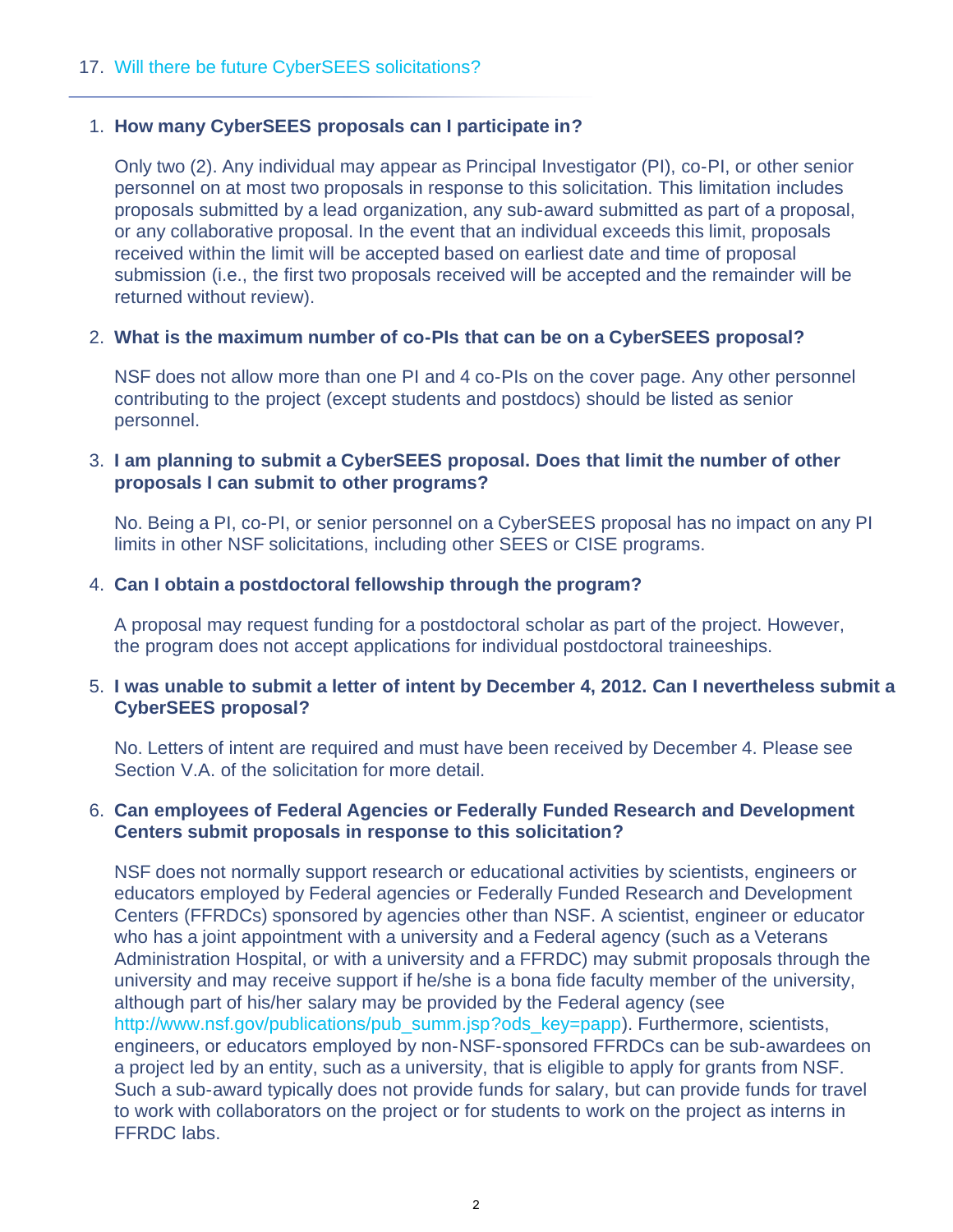## <span id="page-2-0"></span>7. **Can I ask for support of foreign collaborators while they are in the U.S. or must such support come from a foreign organization?**

Foreign collaborators are expected to cover their project costs. CyberSEES awards cannot be used to pay for foreign researchers while they are outside the US, or for their travel costs to visit the US; however, costs of hosting them at a US institution for a short period may be considered on a reciprocal basis if required for the success of the project.

#### 8. **What is an interdisciplinary research team in the context of CyberSEES?**

Each team is required to contain at least two investigators working in different disciplines. The program is open to a wide range of sustainability challenges and interdisciplinary approaches, and aims to advance computing and information sciences research and infrastructure in tandem with other disciplines. See Section VI. A.2 of the solicitation for more information on CyberSEES-specific review criteria. While all sustainability factors (social, economic and environmental) must be considered in the proposal, the research team does not have to have a PI or co-PI from each of these disciplines. The project vision should situate the proposed collaborative research within a clearly articulated context of larger sustainability goals, and the project team should be informed by all relevant perspectives.

## 9. **My research is relevant to CyberSEES as well as another NSF program. To which program should I submit?**

We recognize that some projects will lie in the intersection of areas targeted by two (or more) programs. However, we expect that in nearly all cases, the project will fit one program better than the other(s). Prospective PIs should read the solicitations carefully, talk with Program Directors if needed for clarification, and then determine which program best matches their research goals. It is our belief that the best proposals are those driven by the goals and dreams of the researchers rather than those force-fit to a particular solicitation. Proposers are reminded that duplicate or substantially similar proposals may not be submitted for concurrent review. We do not anticipate that CyberSEES proposals will be co-reviewed with other programs.

# 10. **I am not a computer scientist or computer engineer. Can I be the PI on a CyberSEES proposal?**

Yes. CyberSEES projects are expected to advance other disciplines in tandem with computing or cyberinfrastructure research. Project leadership should be determined according to the specific needs of the interdisciplinary project.

#### 11. **What is SRC's role in the CyberSEES solicitation?**

The Semiconductor Research Corporation (SRC) is a partner with NSF in CyberSEES, through its Energy Research Initiative (ERI) program. SRC is not involved in the full scope of CyberSEES. SRC ERI and NSF expect to co-fund projects that address computational aspects of smart infrastructures, in particular the smart electric grid. Topics of interest to SRC ERI include, but are not limited to, efficient and secure electrical power management at multiple scales and integration of renewable energy resources and home energy systems into an aware and enabled electric grid. Projects selected for joint funding by NSF and SRC ERI will be funded through separate NSF and SRC ERI funding instruments. For each such project, NSF support will be provided via an NSF grant and SRC ERI support will be provided via an SRC ERI contract.